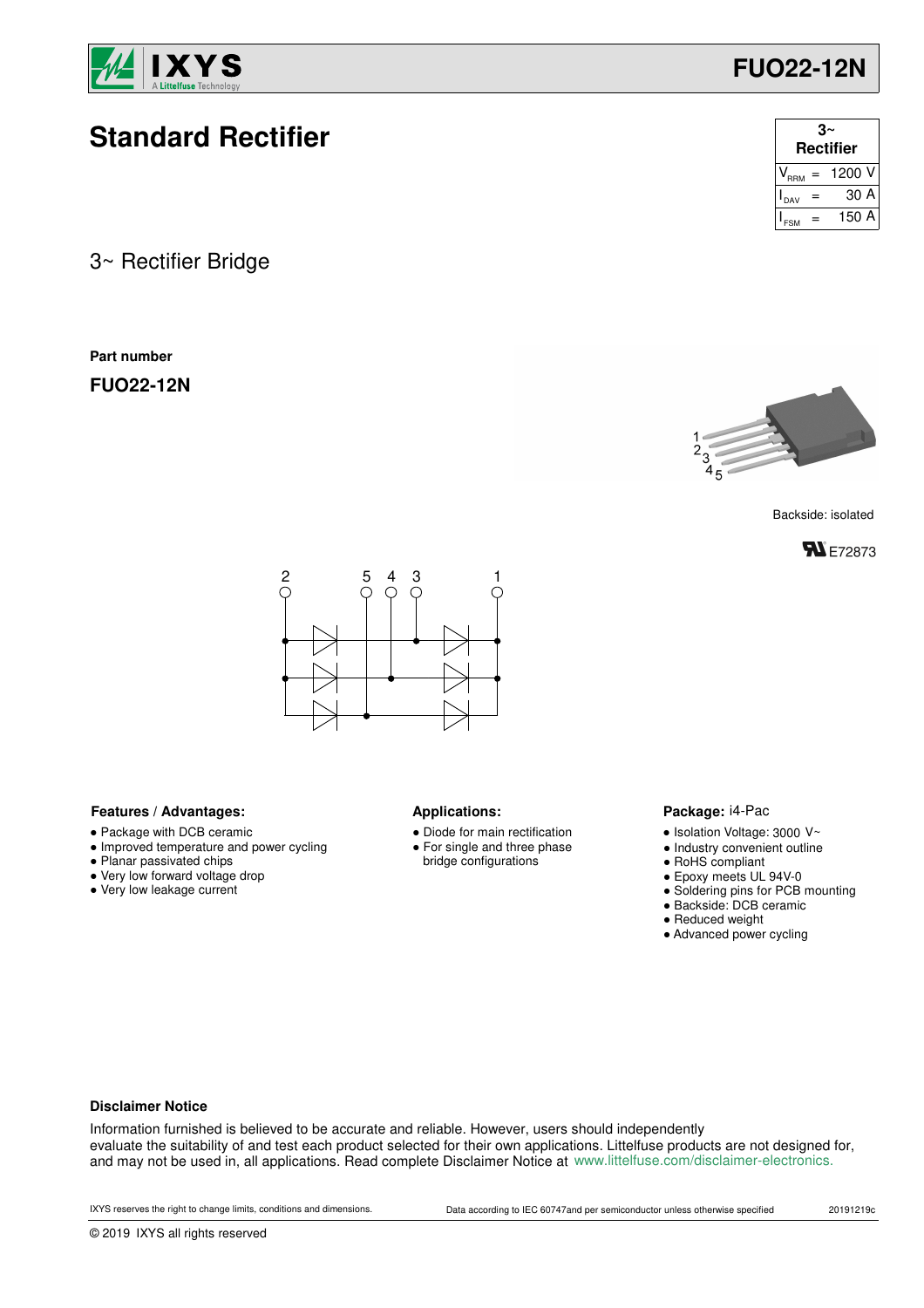

| <b>Rectifier</b> |                                              |                                  |                            | <b>Ratings</b> |      |              |           |
|------------------|----------------------------------------------|----------------------------------|----------------------------|----------------|------|--------------|-----------|
| Symbol           | <b>Definition</b>                            | <b>Conditions</b>                |                            | min.           | typ. | max.         | Unit      |
| $V_{\text{RSM}}$ | max. non-repetitive reverse blocking voltage |                                  | $T_{VJ} = 25^{\circ}C$     |                |      | 1300         | $\vee$    |
| V <sub>RRM</sub> | max. repetitive reverse blocking voltage     |                                  | $T_{V,I} = 25^{\circ}C$    |                |      | 1200         | $\vee$    |
| $I_R$            | reverse current                              | $V_{B}$ = 1200 V                 | $T_{VJ} = 25^{\circ}C$     |                |      | 10           | μA        |
|                  |                                              | $V_{\rm B} = 1200$ V             | $T_{\nu J} = 150^{\circ}C$ |                |      | $\mathbf{1}$ | mA        |
| $V_F$            | forward voltage drop                         | 10 A<br>$I_F =$                  | $T_{V,1} = 25^{\circ}C$    |                |      | 1.20         | $\vee$    |
|                  |                                              | 30 A<br>$I_F =$                  |                            |                |      | 1.62         | $\vee$    |
|                  |                                              | 10 A<br>$IE =$                   | $T_{VJ} = 150 °C$          |                |      | 1.12         | $\vee$    |
|                  |                                              | 30 A<br>$\vert_{\varepsilon} =$  |                            |                |      | 1.73         | $\sf V$   |
| <b>I</b> DAV     | bridge output current                        | $T_c = 120$ °C                   | $T_{V1} = 175$ °C          |                |      | 30           | A         |
|                  |                                              | rectangular<br>$d = \frac{1}{3}$ |                            |                |      |              |           |
| $V_{F0}$         | threshold voltage                            |                                  | $T_{V1} = 175$ °C          |                |      | 0.81         | $\vee$    |
| $r_F$            | slope resistance                             | for power loss calculation only  |                            |                |      | 31           | $m\Omega$ |
| $R_{thJC}$       | thermal resistance junction to case          |                                  |                            |                |      | 3            | K/W       |
| $R_{thCH}$       | thermal resistance case to heatsink          |                                  |                            |                | 0.2  |              | K/W       |
| $P_{\text{tot}}$ | total power dissipation                      |                                  | $T_c = 25^{\circ}$ C       |                |      | 50           | W         |
| $I_{FSM}$        | max. forward surge current                   | $t = 10$ ms; (50 Hz), sine       | $T_{VJ} = 45^{\circ}C$     |                |      | 150          | A         |
|                  |                                              | $t = 8,3$ ms; (60 Hz), sine      | $V_R = 0 V$                |                |      | 160          | A         |
|                  |                                              | $t = 10$ ms; (50 Hz), sine       | $T_{VJ} = 150^{\circ}C$    |                |      | 130          | A         |
|                  |                                              | $t = 8,3$ ms; (60 Hz), sine      | $V_{\rm R} = 0 V$          |                |      | 140          | A         |
| 12t              | value for fusing                             | $t = 10$ ms; (50 Hz), sine       | $T_{VJ} = 45^{\circ}C$     |                |      | 115          | $A^2S$    |
|                  |                                              | $t = 8,3$ ms; (60 Hz), sine      | $V_R = 0 V$                |                |      | 105          | $A^2S$    |
|                  |                                              | $t = 10$ ms; (50 Hz), sine       | $T_{VJ} = 150^{\circ}C$    |                |      | 85           | $A^2S$    |
|                  |                                              | $t = 8.3$ ms; (60 Hz), sine      | $V_{\rm B} = 0$ V          |                |      | 82           | $A^2S$    |
| $C_{J}$          | junction capacitance                         | $V_B = 400 V$ ; f = 1 MHz        | $T_{V,1} = 25^{\circ}C$    |                | 4    |              | pF        |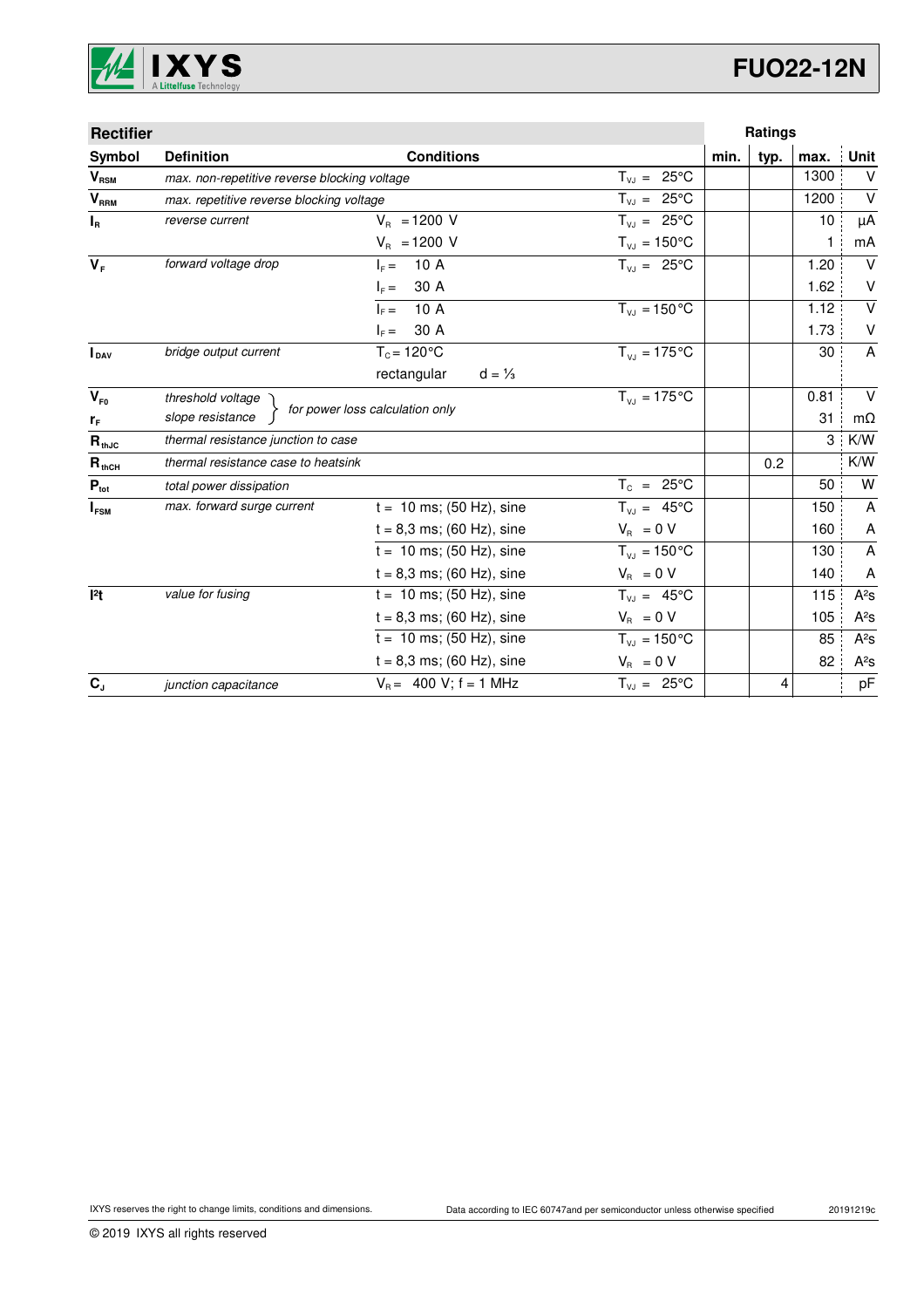

| Package                 | i4-Pac                                                       |                   |                            |       | Ratings |      |             |
|-------------------------|--------------------------------------------------------------|-------------------|----------------------------|-------|---------|------|-------------|
| Symbol                  | <b>Definition</b>                                            | <b>Conditions</b> |                            | min.  | typ.    | max. | Unit        |
| I <sub>RMS</sub>        | <b>RMS</b> current                                           | per terminal      |                            |       |         | 35   | A           |
| $T_{\nu J}$             | virtual junction temperature                                 |                   |                            | -55   |         | 175  | °C          |
| $T_{op}$                | operation temperature                                        |                   |                            | $-55$ |         | 150  | $^{\circ}C$ |
| $\mathsf{T}_{\sf{stg}}$ | storage temperature                                          |                   |                            | $-55$ |         | 150  | $^{\circ}C$ |
| Weight                  |                                                              |                   |                            |       | 6       |      | g           |
| $F_c$                   | mounting force with clip                                     |                   |                            | 20    |         | 120  | N           |
| $d_{\mathsf{Spp/App}}$  | creepage distance on surface   striking distance through air |                   | terminal to terminal       | 1.7   |         |      | mm          |
| $d_{\text{Spb/Apb}}$    |                                                              |                   | terminal to backside       |       |         |      | mm          |
| v<br><b>ISOL</b>        | <i>isolation</i> voltage                                     | second<br>$= 1$   |                            | 3000  |         |      | V           |
|                         |                                                              | $= 1$ minute      | 50/60 Hz, RMS; IsoL ≤ 1 mA | 2500  |         |      | v           |

### Product Marking



| Orderino | Ordering Number | <b>Marking on Product</b> | <b>Delivery Mode</b> | Quantity | Code No. |
|----------|-----------------|---------------------------|----------------------|----------|----------|
| Standard | 12N<br>UO22-    | 12N<br>`O22- .            | ube                  | 25       | 492426   |

|                     | <b>Equivalent Circuits for Simulation</b> |           | * on die level | $T_{V1} = 175^{\circ}C$ |
|---------------------|-------------------------------------------|-----------|----------------|-------------------------|
|                     | $I \rightarrow (V_0) + R_0$               | Rectifier |                |                         |
| $V_{0 \text{ max}}$ | threshold voltage                         | 0.81      |                |                         |
| $R_{0 \text{ max}}$ | slope resistance *                        | 28        |                | mΩ                      |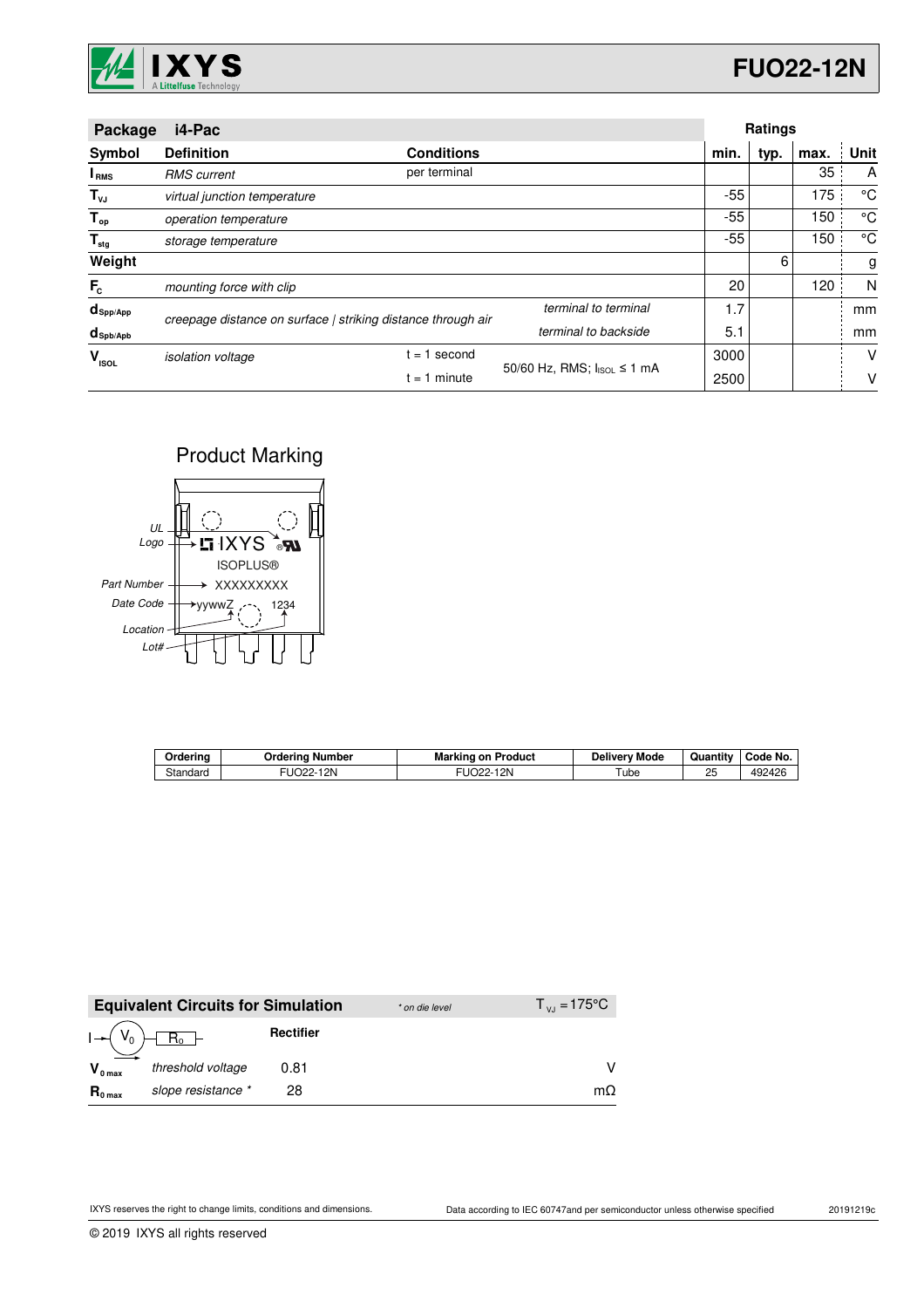

## **FUO22-12N**

### **Outlines i4-Pac**



D3



Die konvexe Form des Substrates ist typ. < 0.05 mm über der Kunststoffoberflächeder Bauteilunterseite The convexbow of substrate is typ. < 0.05 mmover plastic surface level ofdevice bottom side

| Dim            |       | Millimeter | Inches    |       |
|----------------|-------|------------|-----------|-------|
|                | min   | max        | min       | max   |
| А              | 4.83  | 5.21       | 0.190     | 0.205 |
| A1             | 2.59  | 3.00       | 0.102     | 0.118 |
| A <sub>2</sub> | 1.17  | 2.16       | 0.046     | 0.085 |
| b              | 1.14  | 1.40       | 0.045     | 0.055 |
| b2             | 1.47  | 1.73       | 0.058     | 0.068 |
| b <sub>4</sub> | 2.54  | 2.79       | 0.100     | 0.110 |
| C              | 0.51  | 0.74       | 0.020     | 0.029 |
| D              | 20.80 | 21.34      | 0.819     | 0.840 |
| D <sub>1</sub> | 14.99 | 15.75      | 0.590     | 0.620 |
| D <sub>2</sub> | 1.65  | 2.03       | 0.065     | 0.080 |
| D3             | 20.30 | 20.70      | 0.799     | 0.815 |
| E              | 19.56 | 20.29      | 0.770     | 0.799 |
| E1             | 16.76 | 17.53      | 0.660     | 0.690 |
| e              | 3.81  | BSC        | 0.150 BSC |       |
| L              | 19.81 | 21.34      | 0.780     | 0.840 |
| L1             | 2.11  | 2.59       | 0.083     | 0.102 |
| Q              | 5.33  | 6.20       | 0.210     | 0.244 |
| $\mathsf{R}$   | 2.54  | 4.57       | 0.100     | 0.180 |
| W              |       | 0.10       |           | 0.004 |